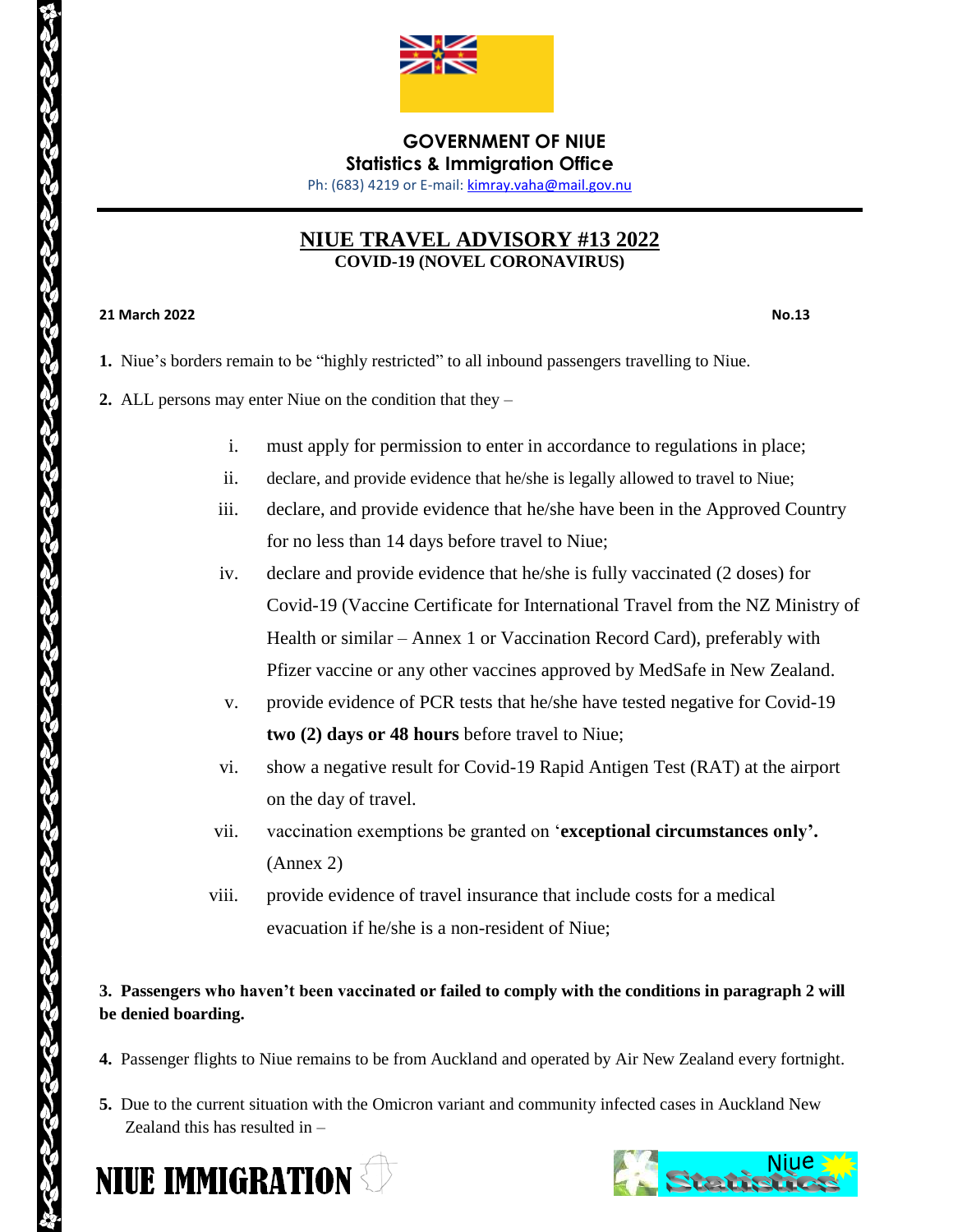- (a) a restricted number of passengers being permitted to enter Niue on the fortnightly flights and subject to the discretion and approval of Cabinet;
- (b) **removal of the 14 days** down time in New Zealand before travelling to Niue; and
- (c) Home Quarantine.
- **6.** A special exemption is granted to medical evacuation flights, freight vessels, patrol boats and military vessels
- **7.** Entry to **ALL** yachts, cruise ships, and other sea vessels are **NOT** permitted with an exception to vessels mentioned in paragraph 6 above and vessels in emergency and distress.
- **8.** Entry criteria into Niue, subject to approval:
	- a) Niue's returning residents, medical referrals and students
	- b) Niue permit holders (temporary residents) and immediate family members travelling under urgent or emergency circumstances,
	- c) Diplomats and immediate family members (temporary residents)
	- d) Essential workers (non-residents), ie, skilled and semi-skilled workers
	- e) Niueans or Niue descendants (non-residents)
- **9.** All travelers:
	- a) must apply through the Office of the Secretary to Government on email [Niue.SecGov@mail.gov.nu](mailto:Niue.SecGov@mail.gov.nu) 21 days before time of travel,
	- b) will be assessed on a case-by-case basis before being granted permission to travel to Niue subject to Cabinet's approval,
	- c) will be required to undergo quarantine as stipulated accordingly at a designated isolation station approved by Cabinet upon arrival in Niue, and
	- d) must be tested for COVID-19 whilst in quarantine by the Niue Health Officials as they see fit and must return a negative result for all tests.

**10.** Please note this Travel Advisory is subject to be reviewed and amended as required.

If you have any questions please contact the Chief Immigration Officer or the Office of the Secretary of Government on e-mail address [Niue.SecGov@mail.gov.nu](mailto:Niue.SecGov@mail.gov.nu).

Fakaaue lahi, Thank you.





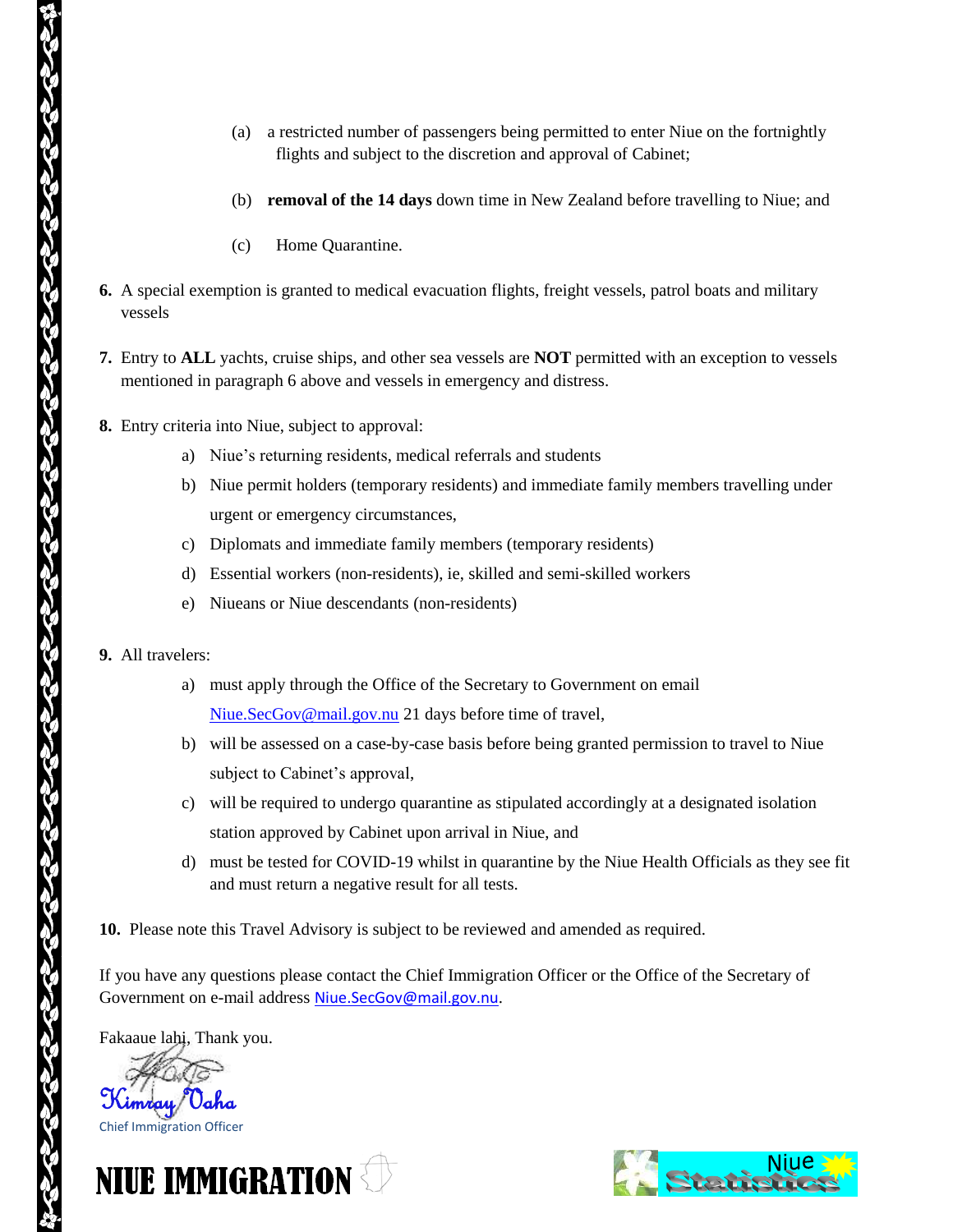#### **Annexes.**

es<br>N

**SOCIAL** 

# **1. Example of Vaccination Certificate for International Travel.**

| <b>Madril Gridzarow</b>                                                                                                                                                                                                                                                                                                                                                 |                                                                                                                                                               |                                                                                                                |
|-------------------------------------------------------------------------------------------------------------------------------------------------------------------------------------------------------------------------------------------------------------------------------------------------------------------------------------------------------------------------|---------------------------------------------------------------------------------------------------------------------------------------------------------------|----------------------------------------------------------------------------------------------------------------|
|                                                                                                                                                                                                                                                                                                                                                                         | REPORT BANK CONTROL AND INVESTIGATION<br>могут и созданию домазования и предме<br>Financial element (financial participants) can fat                          | in except experience bacome<br>COUMD BEA ALIOS (USED LESS SALE)                                                |
| LDGC EVITY 11<br>$\overline{z}$<br>ż                                                                                                                                                                                                                                                                                                                                    | <b>UNKIRLA SORA 49 MINO</b><br>SHIDELISTING MH BESTIL<br>Departments and<br>предормормарое д.                                                                 | SSOS VON 22 - HINH YARD MORTGET                                                                                |
| HIGHE SULFICIESTICKY IDDING<br><b>ПОЛИНИЯ</b><br>MESSAN ANTIFICIAL SAND-SPACE working various<br>61-GIVIDO                                                                                                                                                                                                                                                              | <b>ЭВИТЕРИЗГИЯМ</b><br>amproved processing<br>दानदासीलाइ स्लाम सम्पाद<br>Vaccine data alia<br><b>DAN CLIVILLE</b><br>жешешкелер<br>звижшліс<br>riatioblament9 |                                                                                                                |
| Let's work together<br>to protect each other<br>Stay home if you he sick<br>Hyou have COVID-19 symptoms,<br><b>BARATAR</b><br>Wear a face covering on public<br>transportand in manypublic places.<br>Washorsanitise your hands<br>Cough or sneeze into your elaow<br>Use the NZ-COVID Treasmapp to scan GR codes<br>to record your visits & turn on Bust out htra ding | amonous a                                                                                                                                                     | COVID-19<br><b>Vaccination</b><br><b>Certificate</b><br>for international travel<br>To Kilomatangs, a Autuneos |
| Unitie<br>Ta Männasstangs<br>against<br>e Autawwe                                                                                                                                                                                                                                                                                                                       | HEALTH                                                                                                                                                        | in Zudand Ginemman)                                                                                            |